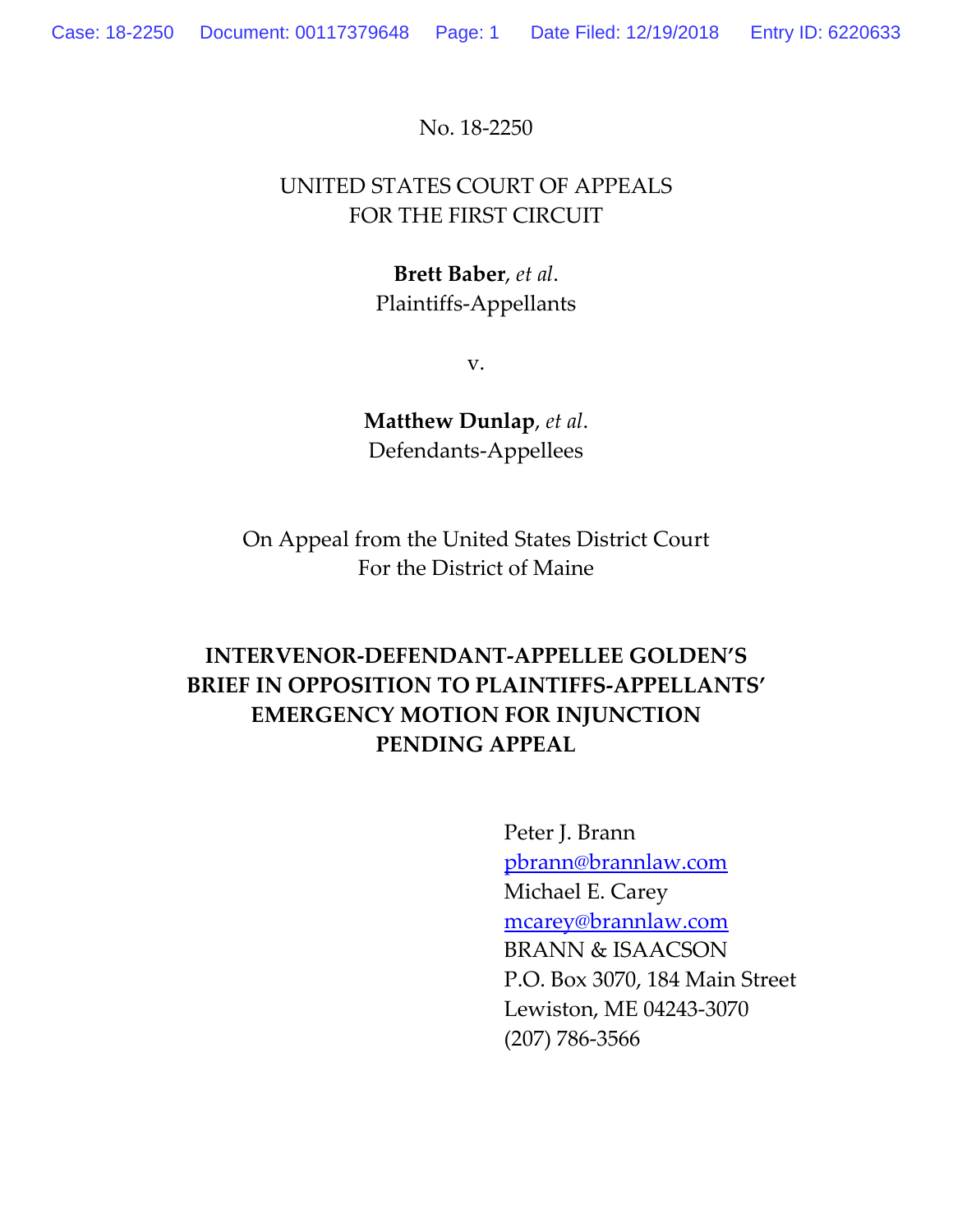James T. Kilbreth jkilbreth@dwmlaw.com David M. Kallin dkallin@dwmlaw.com Drummond Woodsum 84 Marginal Way, Suite 600 Portland, ME 04101-2480 (207) 772-1941

Marc E. Elias Elisabeth C. Frost John M. Geise PERKINS COIE LLP 700 Thirteenth St., N.W., Suite 600 Washington, D.C. 20005-3960 (202) 654-6200 MElias@perkinscoie.com EFrost@perkinscoie.com JGeise@perkinscoie.com

*Attorneys for Intervenor-Defendant-Appellee Jared Golden*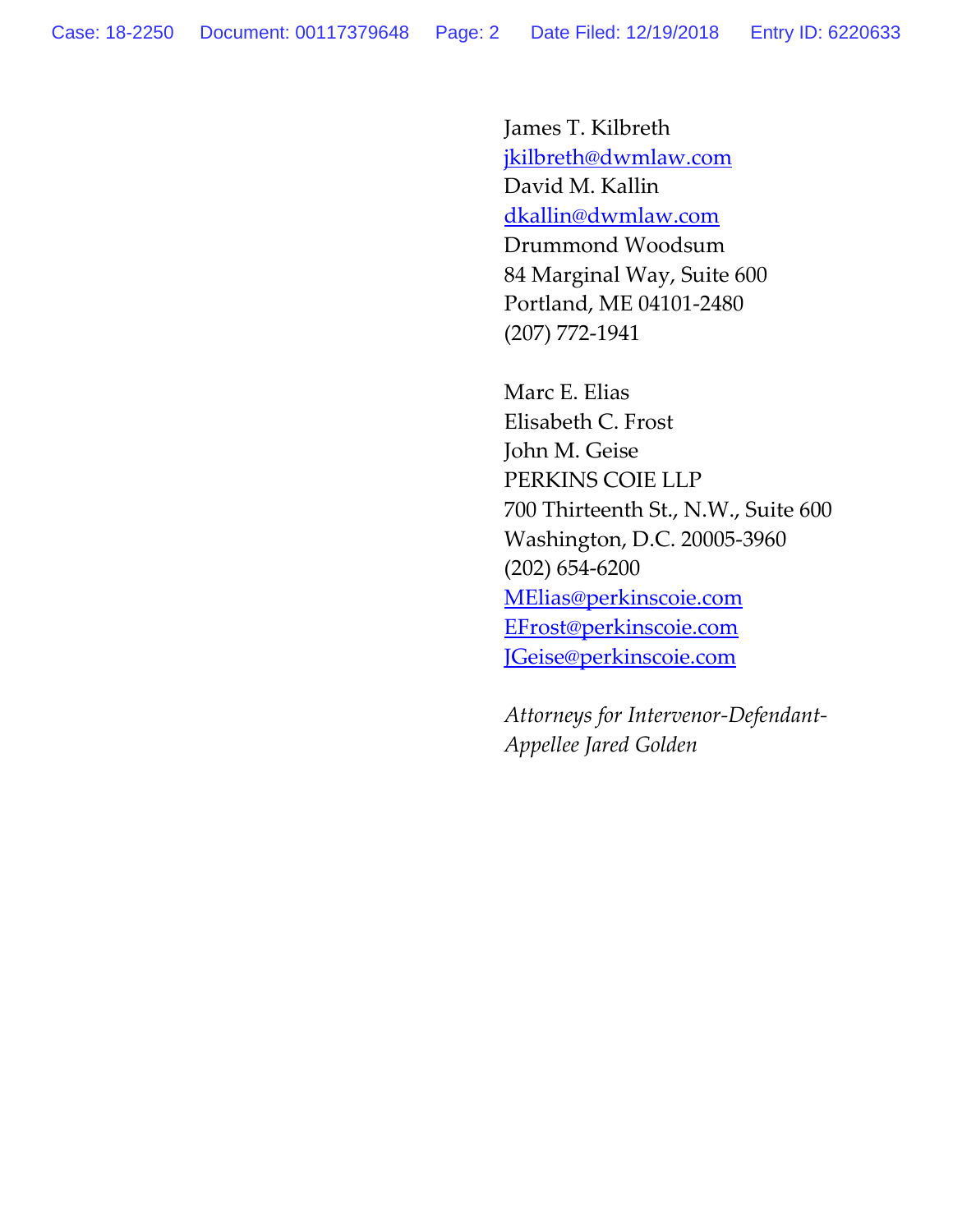#### **INTRODUCTION**

Pursuant to Fed. R. App. P. 8(a)(2), Plaintiffs-Appellants Brett Baber, Terry Hamm-Morris, Mary Hartt, and Bruce Poliquin (collectively, "Poliquin") seek an "emergency injunction" to prevent the Secretary of State, Defendant-Appellant Matthew Dunlap, from certifying a winner of the November 6, 2018, election for the Second Congressional District ("Emergency Motion"). Intervenor-Defendant-Appellee Jared Golden submits this brief in opposition to that motion.

Poliquin seeks an "emergency injunction" to prevent the Secretary of State from doing what he has already done, namely, certifying that Golden won the election fair and square. The Secretary of State already certified Golden as the winner on November 26, 2018, at the conclusion of the ranked choice voting ("RCV") tabulation, and he did it again on December 14 after Poliquin dropped his unsuccessful recount, *i.e.,* four days *before* Poliquin filed his Emergency Motion. *See* ECF Nos. 44-3, 44-4. This motion is more than a day late, and a dollar short.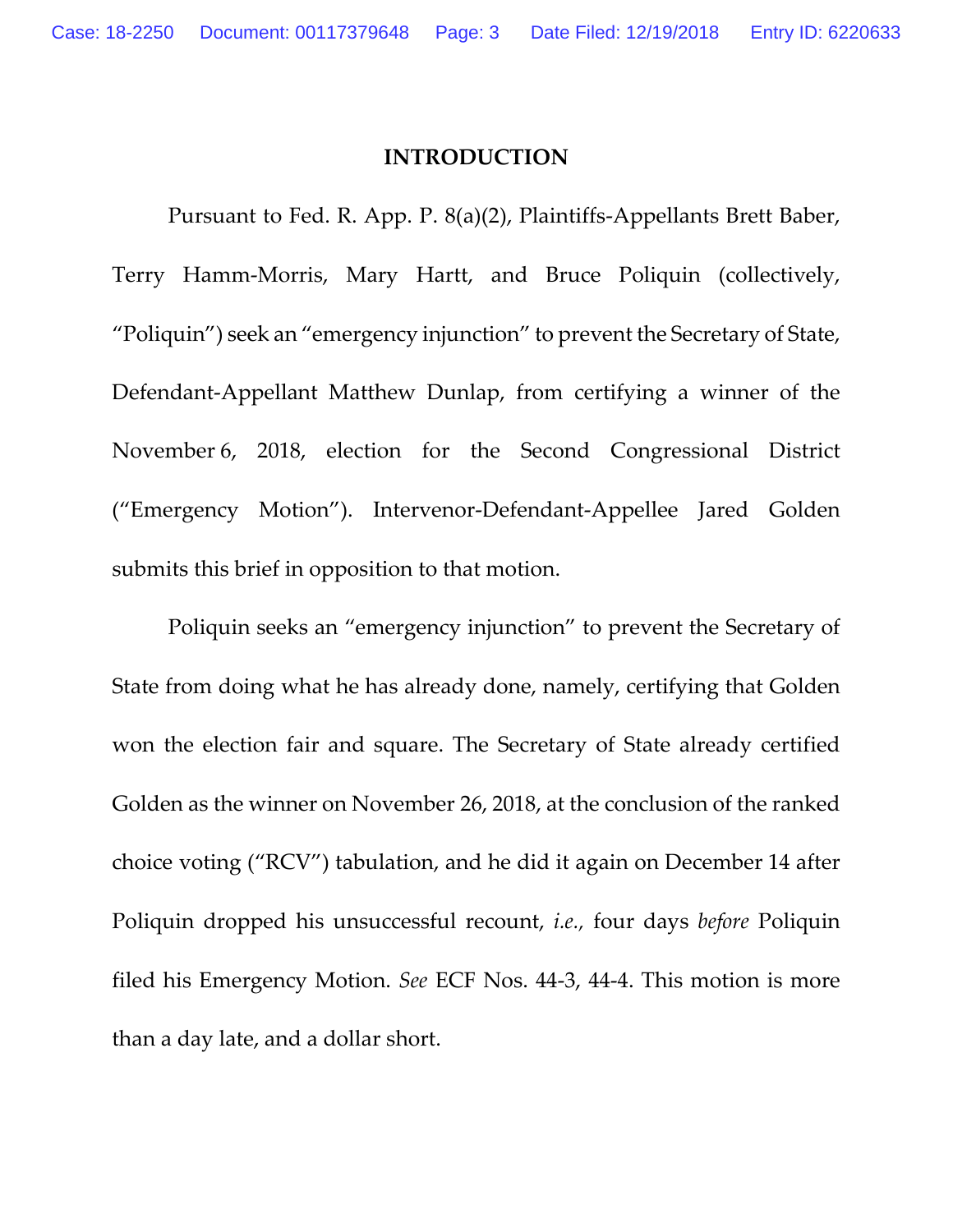In the RCV system approved twice by Maine voters through popular referendum, a majority of Maine voters rejected Poliquin in favor of Golden. In two thoughtful, comprehensive opinions, first denying Poliquin's motion for a temporary restraining order, TRO Order, ECF No. 26 (16 pages), and second granting judgment against Poliquin after a trial on a consolidated motion for preliminary and permanent injunction, Decision, ECF No. 64 (30 pages), the district court decisively dispatched Poliquin's novel legal theories.

Rather than recognizing that a majority of voters and the district court have now rejected his entreaties, Poliquin throws a "Hail Mary" pass to this Court seeking emergency relief. Poliquin effectively seeks to have this Court summarily reverse the district court by derogatively dismissing the district court's opinions, *e.g.*, "superficial level of analysis," "sidestepped these issues," "district court speculated," "blinks reality to speculate, as the … district court did," and "district court avoided addressing the serious legal challenges by noting superficially…." *See* Emergency Motion at 1, 3, 8, 10 (ellipses added). In addition to disparaging the district court, Poliquin also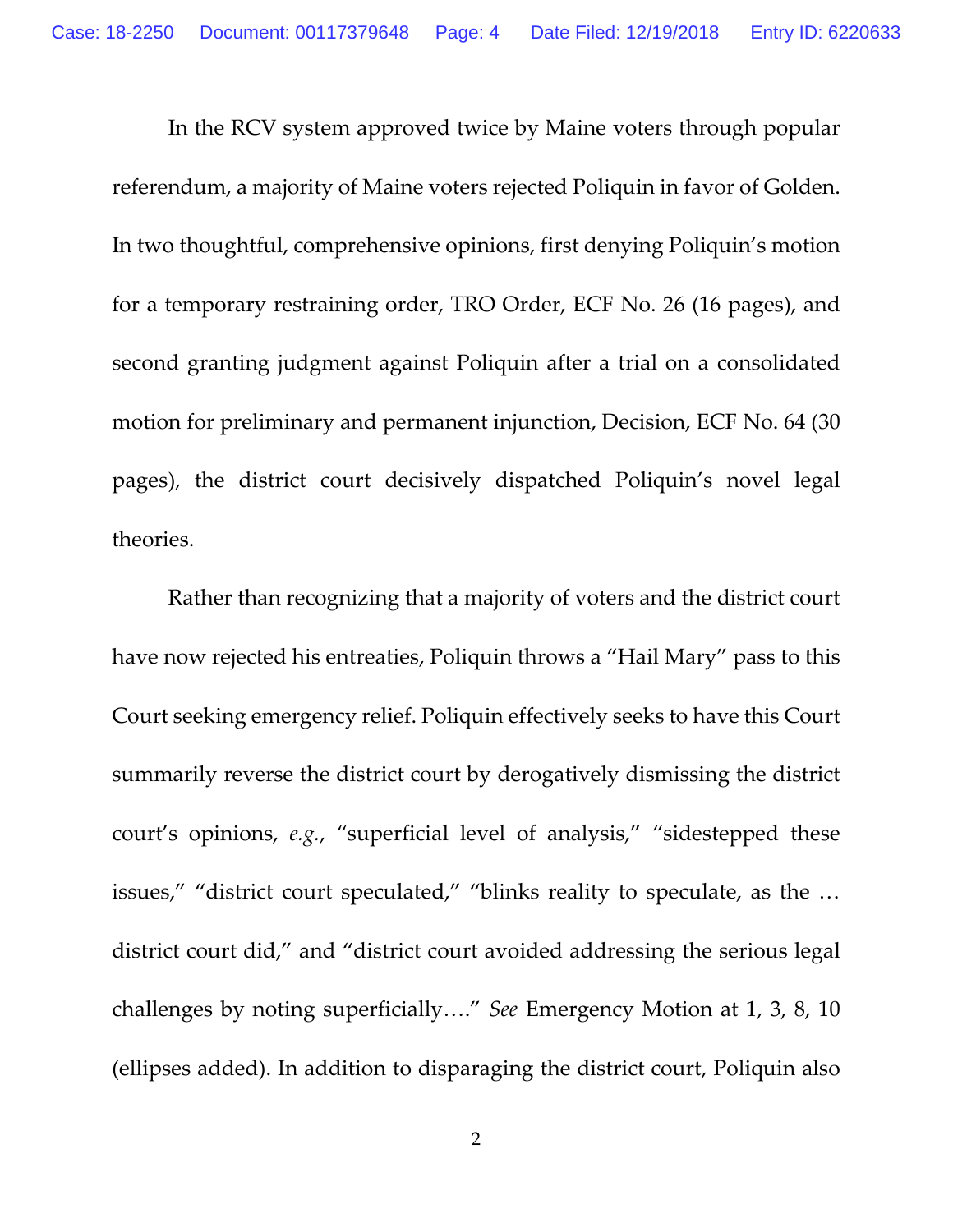faults the district court for failing to address arguments Poliquin did not make. *See, e.g., id*. at 20 (arguing States have only "limited" authority to regulate congressional elections, citing *Cook v. Gralike*, 531 U.S. 510 (2001), which was not cited in Poliquin's motion for a preliminary injunction, ECF No. 3).

Further, Poliquin ignores the district court's factual findings following a final hearing on the merits, in which the court discounted entirely the testimony of Poliquin's expert, and found that Poliquin failed to demonstrate that the inferences he drew from the ballot data were more likely true than false. *See* Decision, ECF No. 64 at 26. Indeed, Poliquin does not even cite to his expert's imploding testimony that led the district court to reject wholly his proffered opinions, preferring instead to cite exclusively to his expert's report submitted prior to the hearing. *See* Emergency Motion at 11, 12, 13.

Poliquin's arguments to this Court generally are a rehash of arguments roundly rejected by the district court. On this record, in which there is no substantial question concerning the soundness of the district court's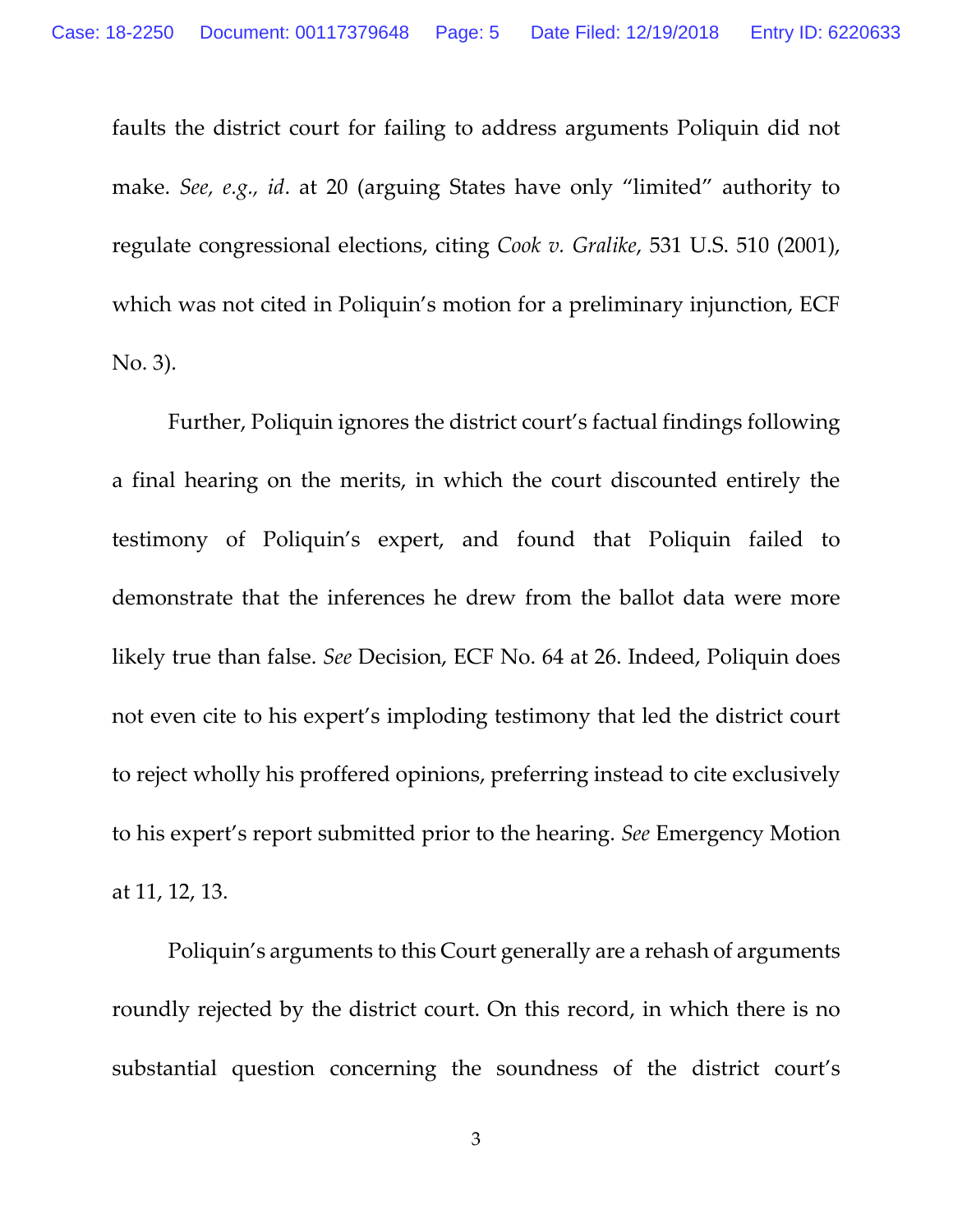conclusion, in addition to denying the Emergency Motion, this Court could—and should—summarily affirm the judgment below pursuant to First Circuit Rule 27.0(c).

## **BACKGROUND**

"In determining the weight to be accorded to the appellants' claims, we also note that this 'emergency' is largely one of their own making." *Respect Maine PAC v. McKee*, 622 F.3d 13, 16 (1st Cir. 2010). Poliquin sat on his hands rather than bringing his—unmeritorious—claims in a timely fashion.

In 2016, Maine voters approved the use of RCV for congressional and other elections beginning in 2018. *See Maine Senate v. Sec'y of State*, 183 A.3d 749, 751–52 (Me. 2018). In 2018, Maine voters rejected an attempt to overturn the use of RCV for congressional and other elections. *See* Secretary of State, *Tabulations for elections held June 12,* 2018, available at https://www.maine.gov/sos/cec/elec/results/results18.html#ref. Poliquin knew for months prior to the November 2018 election that the RCV system would be used to determine the winner, and yet he did nothing until it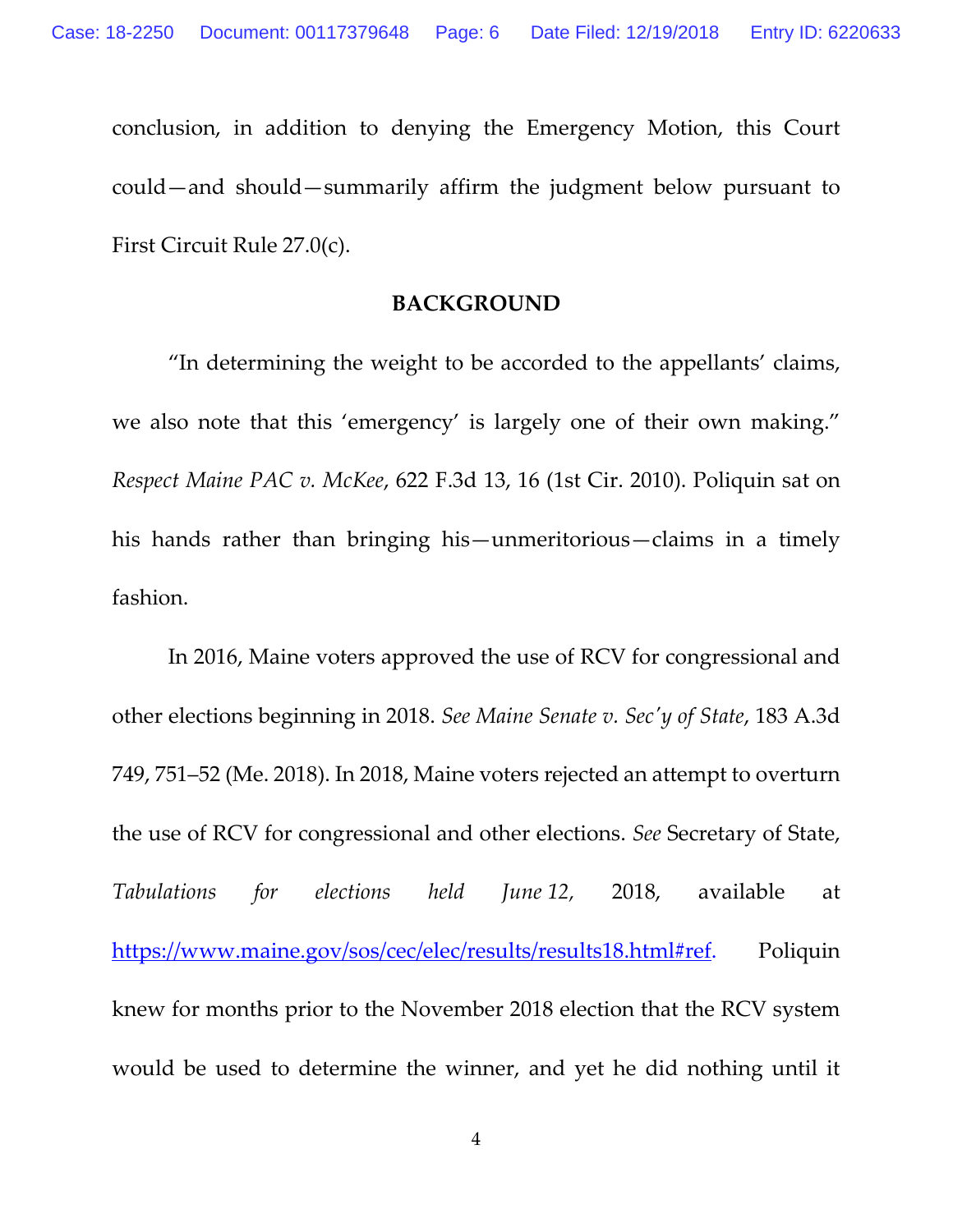became apparent that he risked losing the election following the RCV tabulation.

Poliquin's allies challenged the RCV system on several occasions prior to the November 2018 election, and yet Poliquin did not join the lawsuits or raise any of the arguments he now makes in this litigation. *See Opinion of the Justices*, 162 A.3d 188 (Me. 2017); *Maine Senate v. Sec'y of State*, 183 A.3d 749 (Me. 2018); *Maine Republican Party v. Dunlap*, 324 F. Supp. 3d 202 (D. Me. 2018); *see also Comm. for Ranked Choice Voting v. Sec'y of State*, AUGSC-CV-2018-24 (Me. Super. Ct., Kennebec Cty., complaint filed Apr. 3, 2018) (obtaining a TRO to compel use of RCV system). Poliquin could have joined any number of these lawsuits to make the arguments that he now makes concerning RCV's constitutionality, but instead stood idly by. Nor did he file his own action seeking resolution of these questions. Meanwhile, no court invalidated the use of RCV for congressional elections in Maine.

Poliquin claims that he won a plurality of the votes on November 6, 2018, based on the unofficial tally that night, *see* Emergency Motion at 5, and yet he did not file suit until November 13, *see id*., when he apparently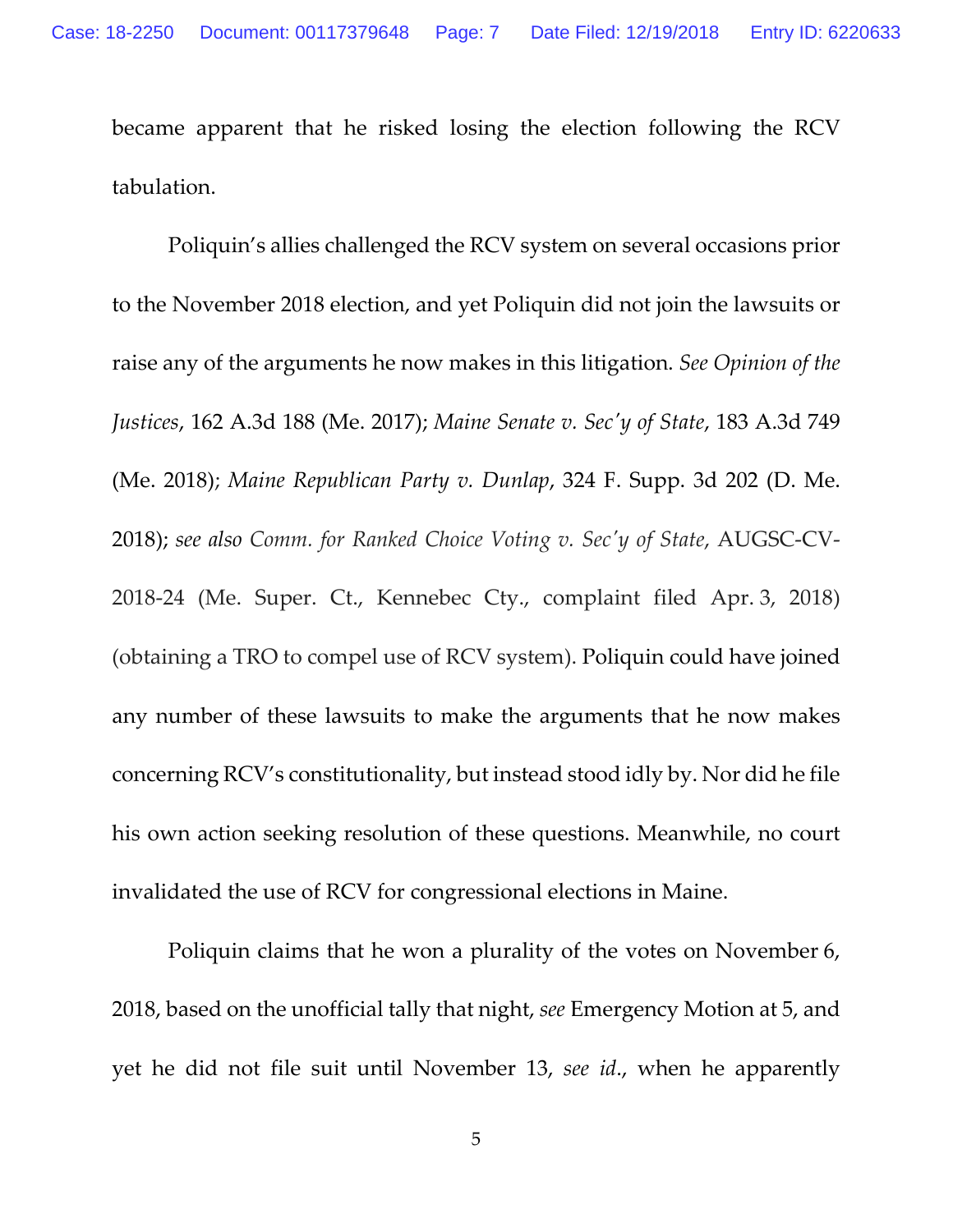realized that it was likely he would lose the election using the RCV tabulation. The district court denied Poliquin's motion for a TRO two days later on November 15 in a 16-page opinion. TRO Order, ECF No. 26.

Following full briefing by all parties and a trial on the merits, in which the only evidence Poliquin submitted came from political scientist academics, the district court eviscerated all of Poliquin's arguments in a 30 page opinion issued on December 13. Decision, ECF No. 64. Notwithstanding the "emergency" he now claims, Poliquin did not appeal until the close of business on December 17, nearly five days later. Although Poliquin has not proceeded expeditiously, in his Emergency Motion filed on December 18, Poliquin asks this Court to rule by December 21, a mere three days after he filed his "emergency" motion, citing the impending Christmas holiday.

Even the Emergency Motion is too little, too late. Poliquin seeks to prevent the Secretary of State from certifying Golden as the winner. But the Secretary of State already did that on November 26 at the conclusion of the RCV tabulation, and he did it again on December 14 after Poliquin dropped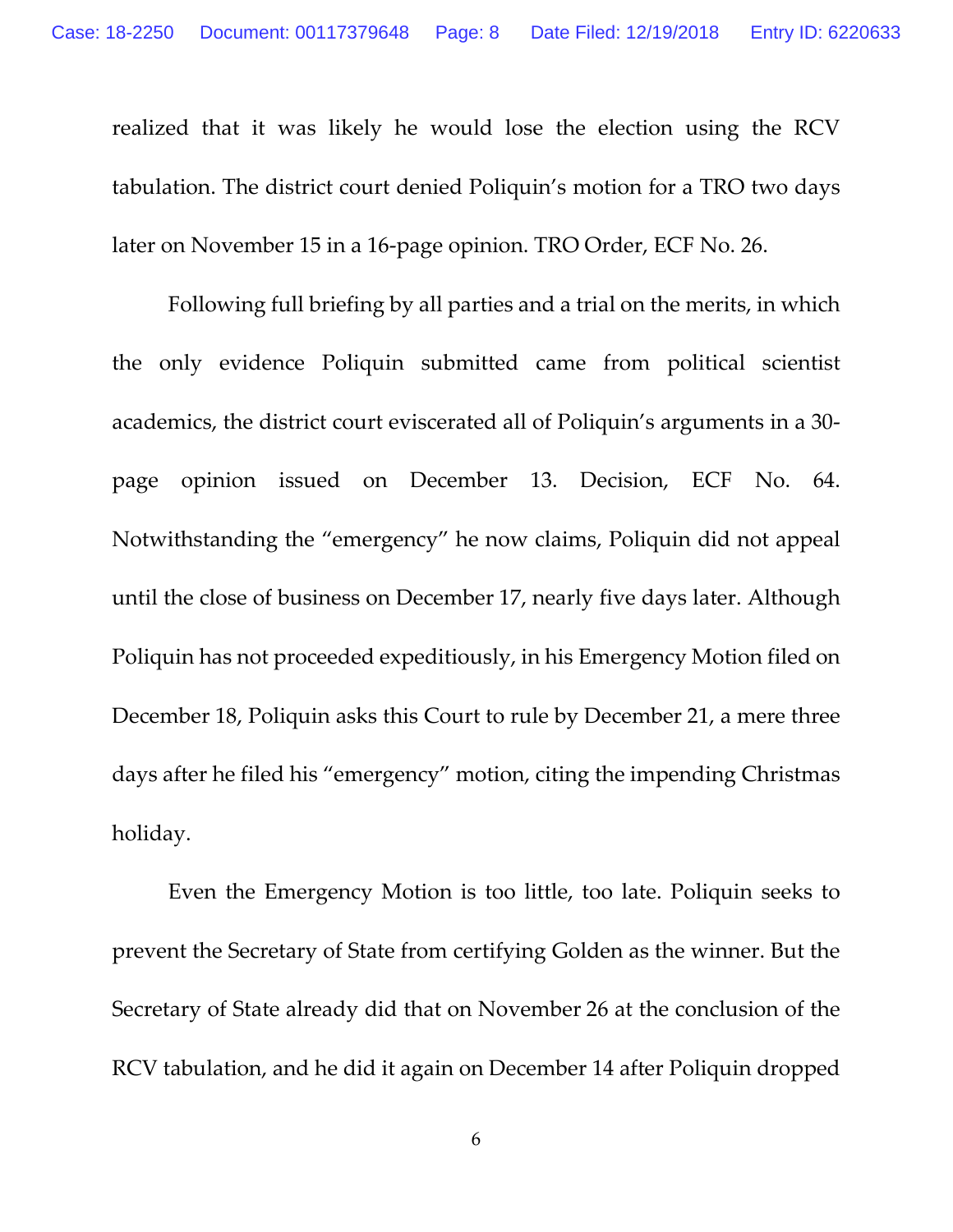his unsuccessful recount. *See* ECF Nos. 44-3, 44-4. There is nothing to enjoin. *See McLane v. Mercedes-Benz of N. Am., Inc.*, 3 F.3d 522, 524 (1st Cir. 1993) ("It is well settled that an appeal from the denial of a motion for a preliminary injunction is rendered moot when the act sought to be enjoined has occurred."); *Oakville Dev. Corp. v. FDIC*, 986 F.2d 611, 613 (1st Cir. 1993) ("When, as will often happen, the act sought to be enjoined actually transpires, the court may thereafter be unable to fashion … meaningful [relief]. In such straitened circumstances, the appeal becomes moot.") (brackets and ellipsis added).

Quite simply, "[t]here is no constitutional right to procrastinate." *Dobson v. Dunlap*, 576 F. Supp. 2d 181, 188 (D. Me. 2008) (brackets added) (denying preliminary injunction in election case filed in August *before*  November election based on laches). At every step of this process, Poliquin has done exactly that: he chose not to act before the election; he did not file in the district court promptly after the election; and he did not file a notice of appeal until days after the district court entered judgment and Poliquin ended his doomed recount. The timeline alone demonstrates that Poliquin is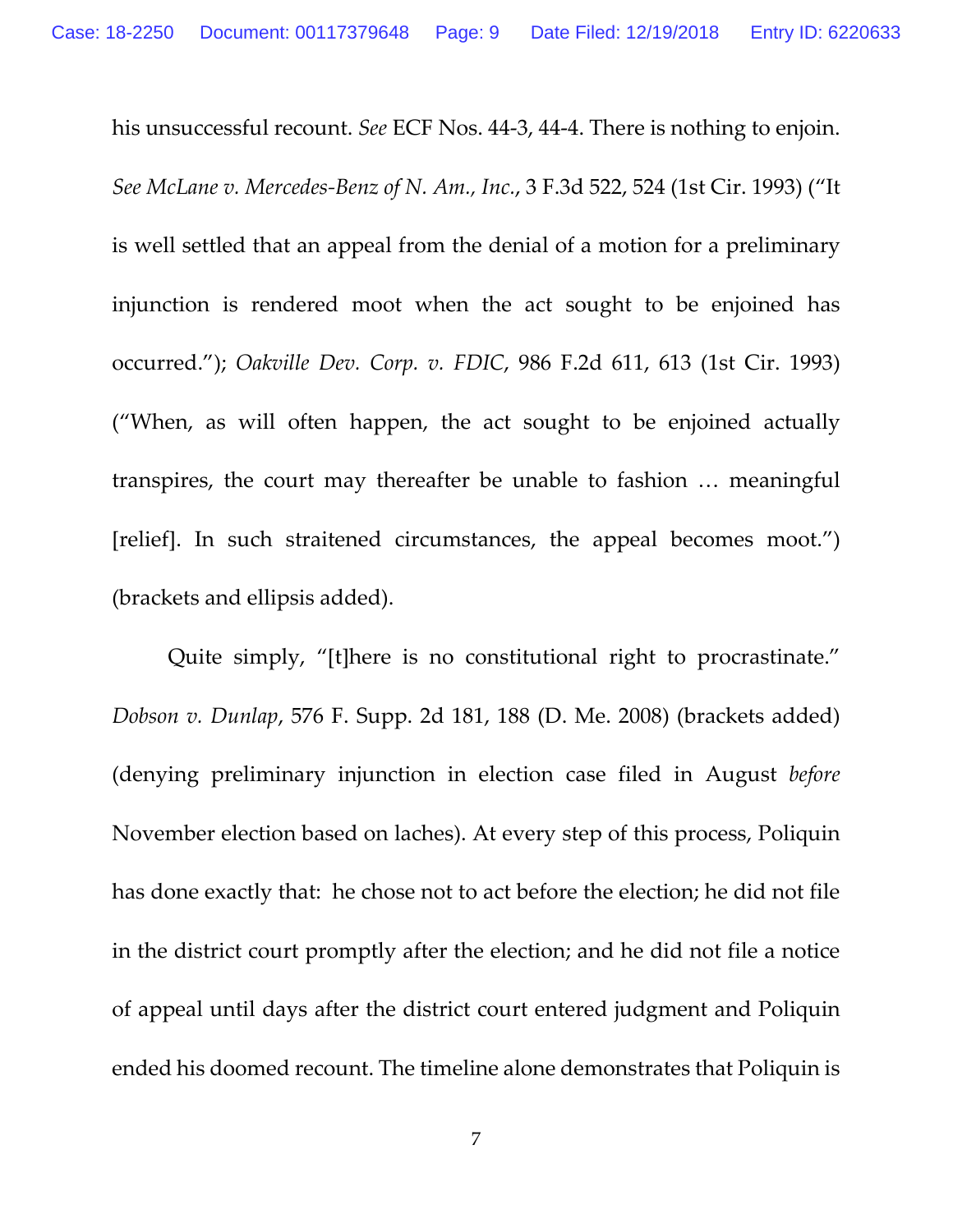not entitled to emergency relief based on his lassitude. *See Benisek v. Lamone*, 138 S. Ct. 1942, 1944 (2018) (failure to pursue election case diligently precludes relief even if meritorious claim asserted).

### **LEGAL STANDARD**

Before turning to the merits of the Emergency Motion, we note that it is procedurally improper because Poliquin failed first to request relief from the district court, as required by Fed. R. App. P. 8(a)(1). Poliquin pays lip service to this requirement, offering only the conclusory argument that "[t]he impending certification makes seeking relief impracticable" and thus not required per Rule 8(a)(2)(A)(i). Emergency Motion at 2 (brackets added). But he offers no explanation for why this is so. Poliquin waited five days to file his emergency motion. To the extent that the passage of time made it impracticable for the district court to act—a doubtful proposition, given that district courts routinely act on such motions—this impracticability is entirely of his own making.

Initially, Poliquin acknowledges the high standard that the Supreme Court has imposed for over 30 years to obtain an injunction on appeal: (1)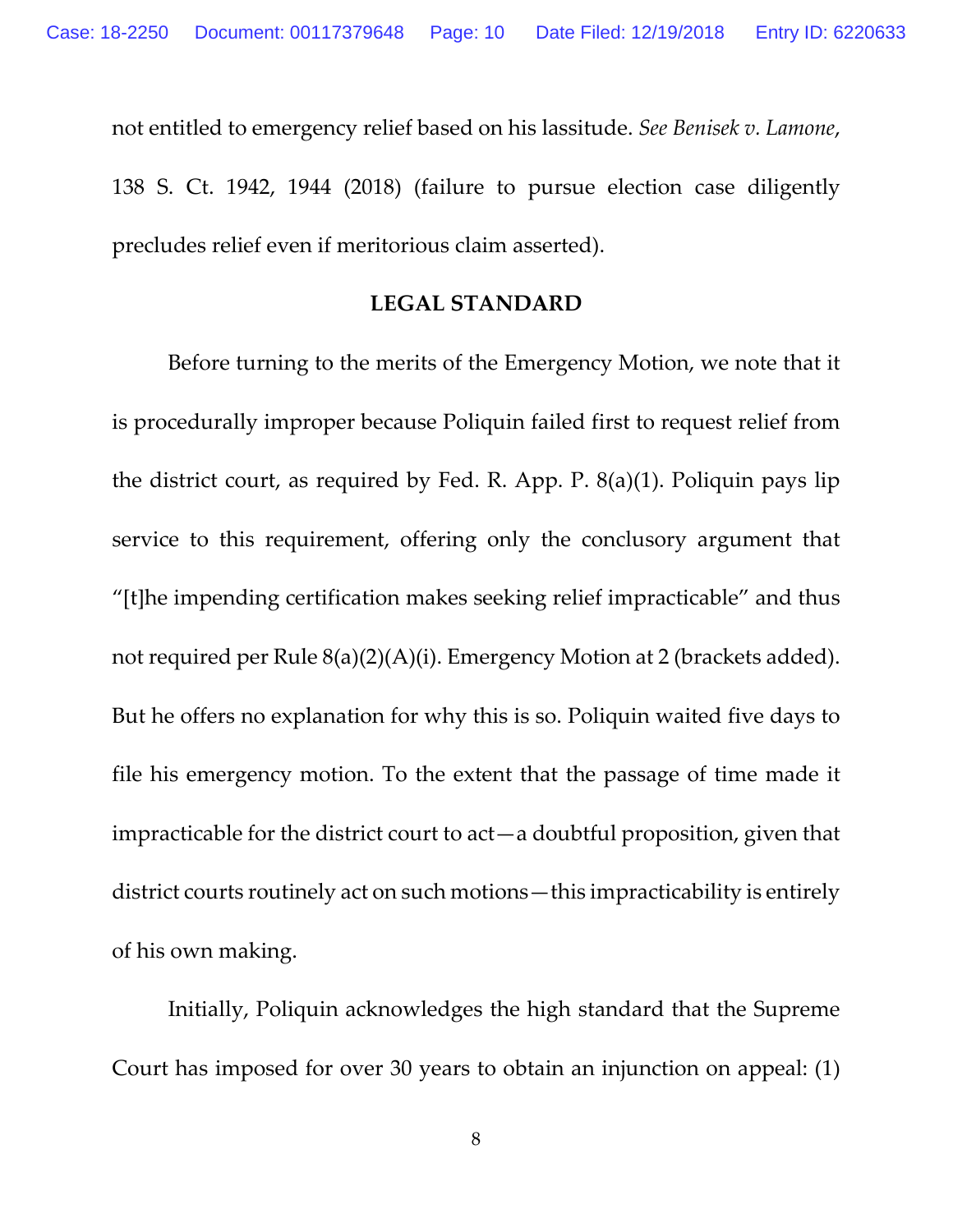whether the applicant has made a strong showing that he is likely to succeed on the merits; (2) whether the applicant will be irreparably injured absent relief; (3) whether issuance of relief will substantially injure the other interested parties; and (4) whether an injunction is in the public interest. *See*  Emergency Motion at 7 (citing *Hilton v. Braunskill*, 481 U.S. 770, 776 (1987)). The first two of these factors are the most critical, and "[b]oth require a showing of more than mere possibility. Plaintiffs must show a strong likelihood of success, and they must demonstrate that irreparable injury will be likely absent an injunction." *Respect Maine PAC*, 622 F.3d at 15 (brackets added).

Poliquin can make neither showing so he attempts to water down this standard by relying upon language from an earlier First Circuit case suggesting parties need only show "serious legal questions" if denial of the injunction will alter the status quo. *See* Emergency Motion at 7 (quotation omitted). Setting aside whether this is the proper standard or whether the requested injunction instead would alter the status quo, the district court's opinions demonstrate that there is no legal question, much less a "serious"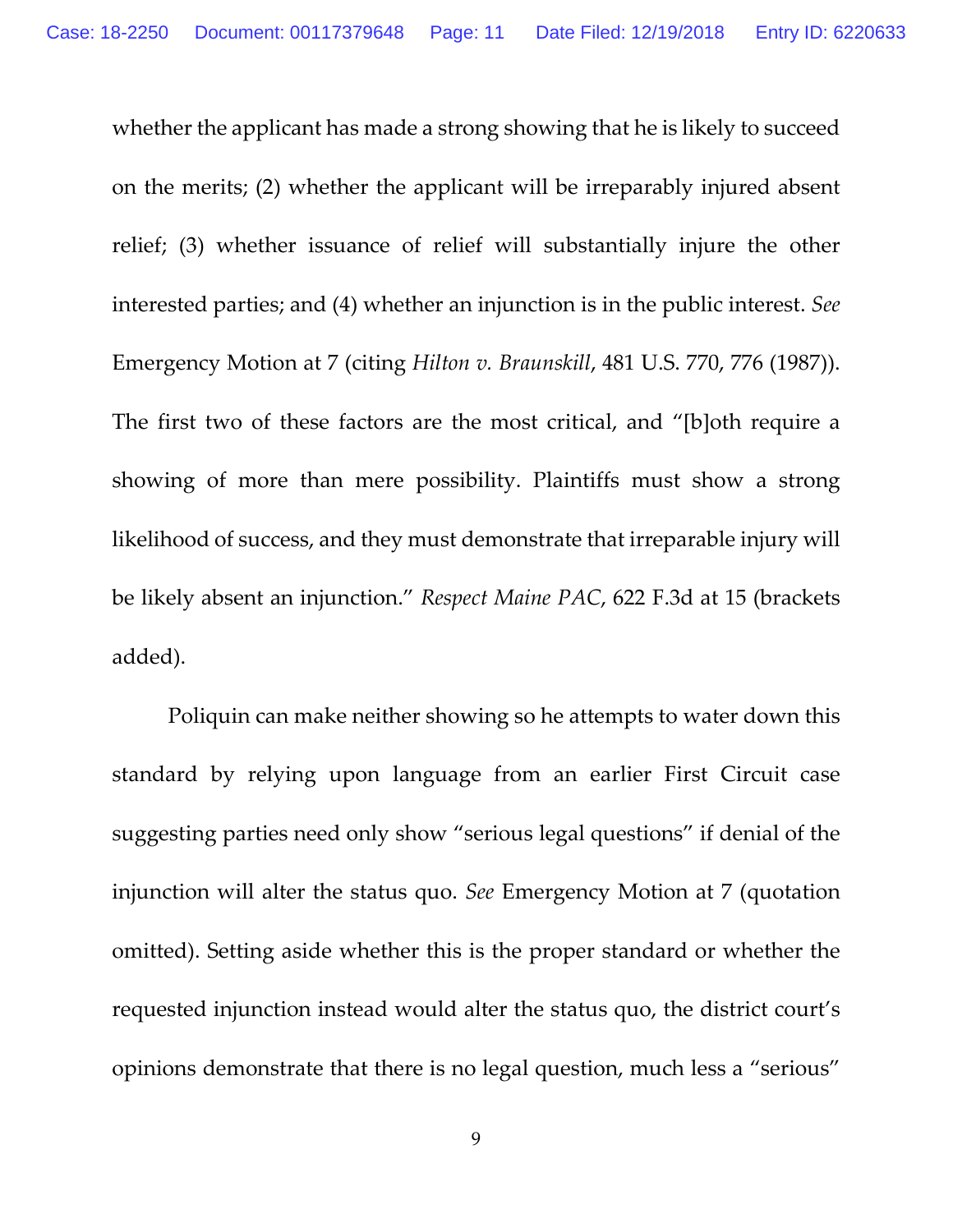one, as to the legality of ranked choice voting. Additionally, even Poliquin's discredited expert testified that because all of the plaintiffs voted only for Poliquin and thus their votes were counted in each round of the RCV tabulation, none of them was disenfranchised. *See* Decision, ECF No. 64 at 4, 8. Therefore, Poliquin cannot claim any of the plaintiffs were injured at all by the use of ranked choice voting.

#### **ARGUMENT**

The district court's opinions demonstrate that Poliquin has no likelihood of success on merits, much less a strong likelihood of success. We rely on the district court's opinions, and offer a few additional observations.

Poliquin argues that "no federal appellate has ever addressed RCV's use in federal elections." Emergency Motion at 1. While technically true, this sentence ignores that fact that federal and state appellate courts have upheld RCV in state elections elsewhere, and that state and federal courts have upheld the use of RCV in federal elections in Maine. *See* Decision, ECF No. 64 at 22 n.21 (collecting cases); ECF No. 43-1 (unreported Michigan case). It also ignores that federal appellate courts have addressed and upheld the use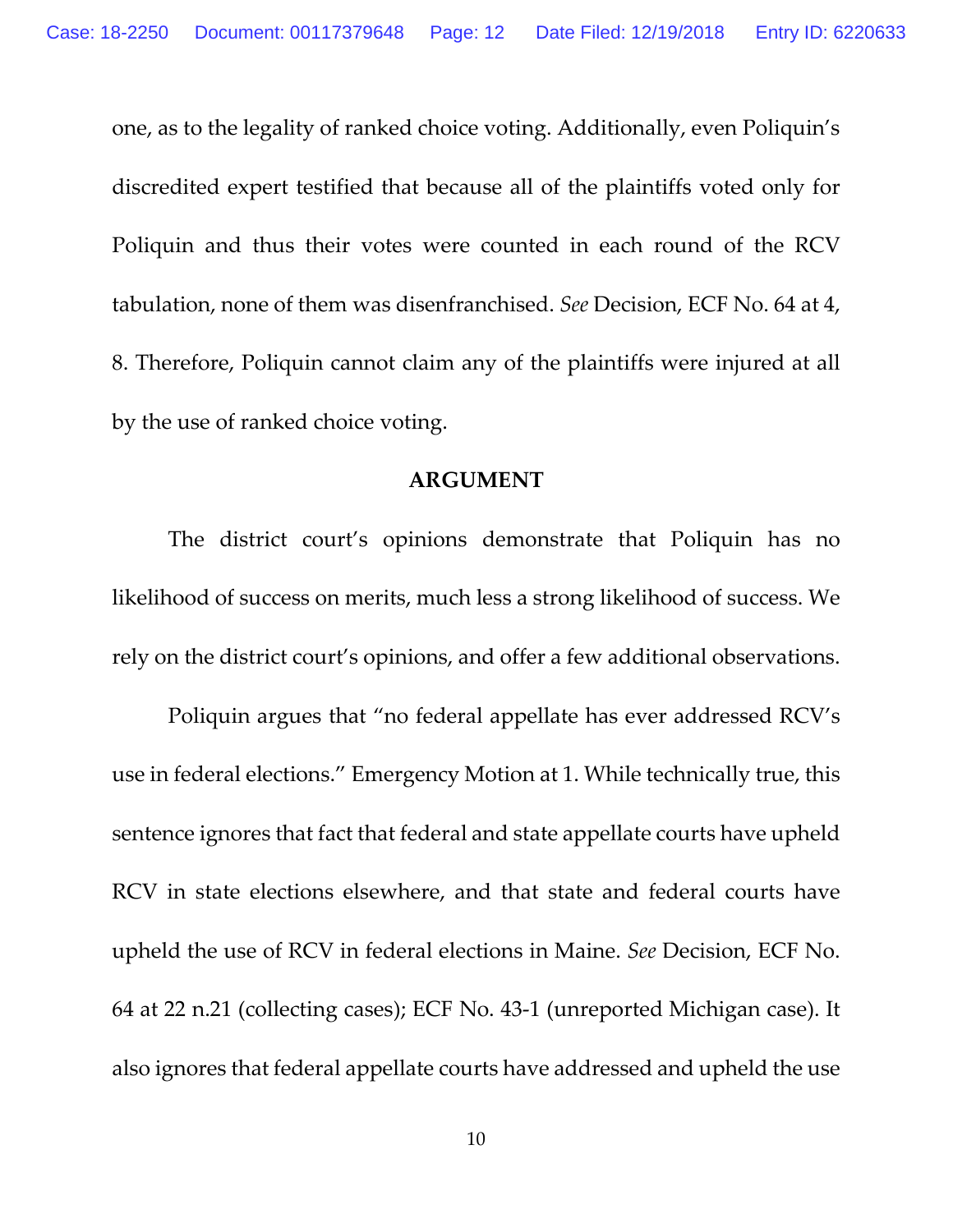of separate runoff elections, which Poliquin's theories would likewise invalidate. *See* Nov. 14, 2018 Transcript at 86-87. Indeed, *every court* to have evaluated RCV or separate runoff elections has found them to comply with the U.S. Constitution. This is hardly the sign of a "strong" likelihood of success on the merits.

Poliquin criticizes the district court for "speculating" about the reasons that certain voters only voted for the third party candidates and did not choose Poliquin or Golden as their second choice. *See* Emergency Motion at 10. Of course, it was the responsibility of Poliquin, not the trial court, to submit evidence to support Poliquin's claims. It bears repeating that Poliquin did not submit any evidence from or concerning any voter who is not a named party in this matter, and Poliquin's expert, whose testimony was expressly rejected by the district court, did not even speak to any citizen who voted in this election. *See* Decision, ECF No. 64 at 7-8.

Poliquin's expert's entirely theoretical testimony that the voters who chose only to rank third party candidates in the RCV process in this election did so because of "confusion" about that process was rejected for good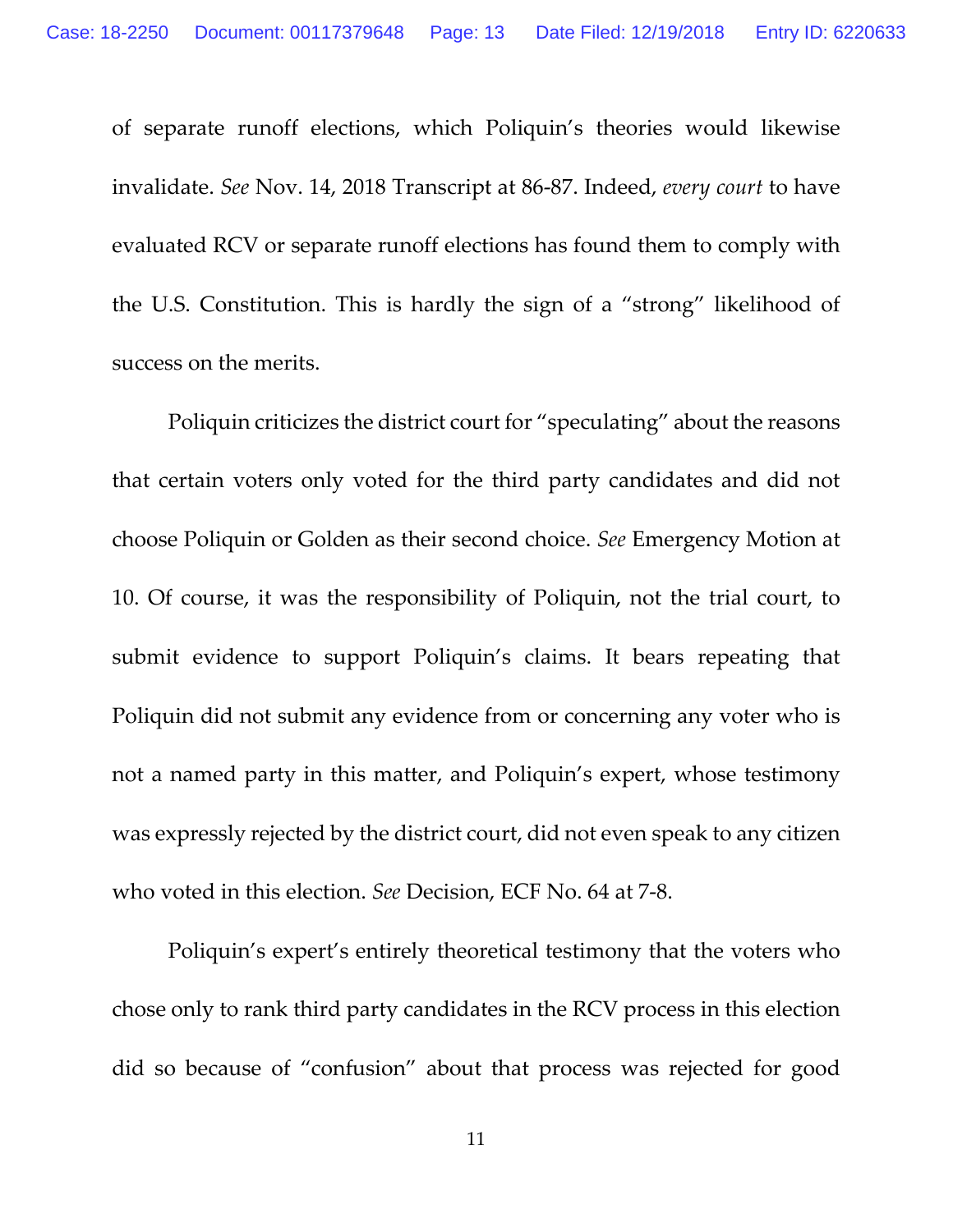reason: it defies common sense. Some individuals wish to vote for thirdparty candidates, and third-party candidates only. Poliquin acknowledges as much in his brief when he argues that sometimes, those individuals who vote for a "spoiler" candidate do so with the intention of having a spoiler effect. *See* Emergency Motion at 13. Yet he simultaneously contends that the approximately 8,000 voters who chose not to rank Poliquin or Golden simply "guessed wrong" about which candidates would make the runoff. *Id.* at 10. The district court cogently explained why Poliquin's guesswork makes no sense. *See* Decision, ECF No. 64 at 26.

In contrast to Poliquin's lack of evidence, Defendants submitted actual evidence that voiding the results of RCV tabulation after the election would disenfranchise thousands of voters. Golden submitted declarations from voters who selected Golden or Poliquin as their second choice based on the fact that the State was using RCV. ECF Nos. 18-1, 18-2, 18-3, 43-2. Furthermore, one of the third-party candidates who ran in the election stated that she only ran *because* RCV enabled her to do so without being a "spoiler." TRO Order, ECF No. 26 at 9. Indeed, over 10,000 voters chose Golden as their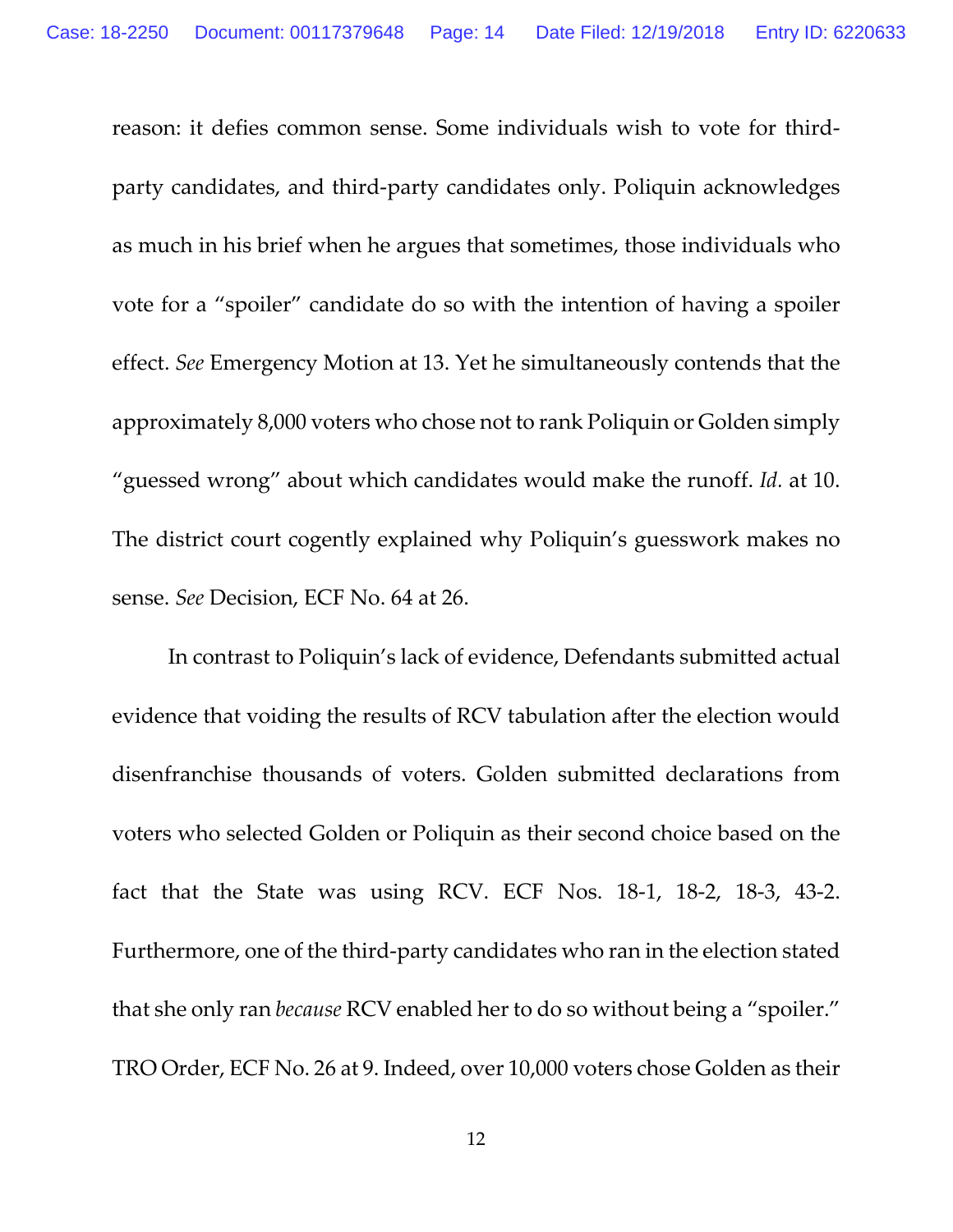second choice, and over 5,000 voters chose Poliquin as their second choice, as they were instructed to do under the RCV ballot instructions. These voters would, in fact, be disenfranchised if the Court grants Poliquin's emergency motion. *See, e.g.*, *Griffin v. Burns*, 570 F.2d 1065, 1078-79 (1st Cir. 1978) (holding post-election change to voting procedure violates voters' due process rights when it, "in effect, denied [their] vote[s]") (brackets added).

In contrast, all of the plaintiffs who joined in Poliquin's challenge to RCV voted for Poliquin and Poliquin only, and their votes for Poliquin were counted at every stage of the RCV process. These voters plainly did not suffer any type of constitutional or statutory harm, especially after the district court discounted entirely the ivory tower speculation proffered by Poliquin's expert. *See* Decision, ECF No. 64 at 14 ("I find Dr. Gimpel's testimony to be unpersuasive in its entirety, at least as bearing on problems of constitutional magnitude.").

Poliquin's remaining legal arguments simply repeat points that the district court resoundingly rejected.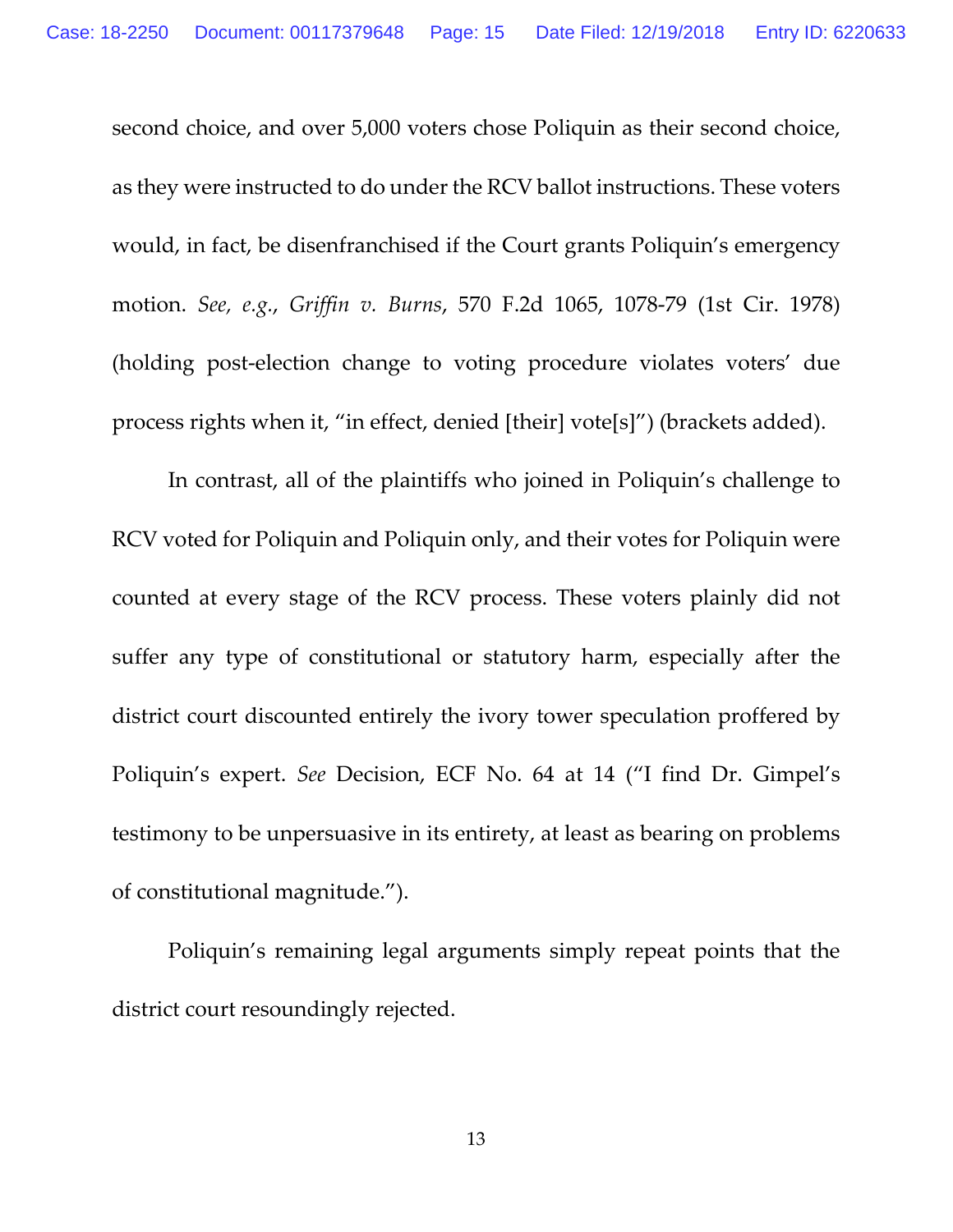Poliquin argues that he and the other plaintiffs will be irreparably injured. *See* Emergency Motion at 22. Even setting aside the speculation and mischaracterization necessary to allege that there were 8,000 votes that were "discarded," Poliquin does not—and cannot—claim that he and the other plaintiffs are among those 8,000 voters. Poliquin and the other plaintiffs only voted for Poliquin and thus had their votes counted throughout the RCV tabulation. *See* Decision, ECF No. 64 at 4. Poliquin can scarcely claim to be the champion of the 8,000 voters who did not vote at all for Poliquin, and instead chose to vote only for one of the third-party candidates who were eliminated during the "instant runoff."

Furthermore, Poliquin does not even attempt to address the numerous election cases that reject claims of irreparable injury based on the plaintiffs' failure to bring them in a timely fashion. In addition to the cases cited above, courts regularly reject election claims that are brought too late, either close to or after the election. *See, e.g., Bowles v. Indiana Sec'y of State*, 837 F.3d 813 (7th Cir. 2016) (even when election statute is declared unconstitutional, court properly may refuse to invalidate election based on challenge filed after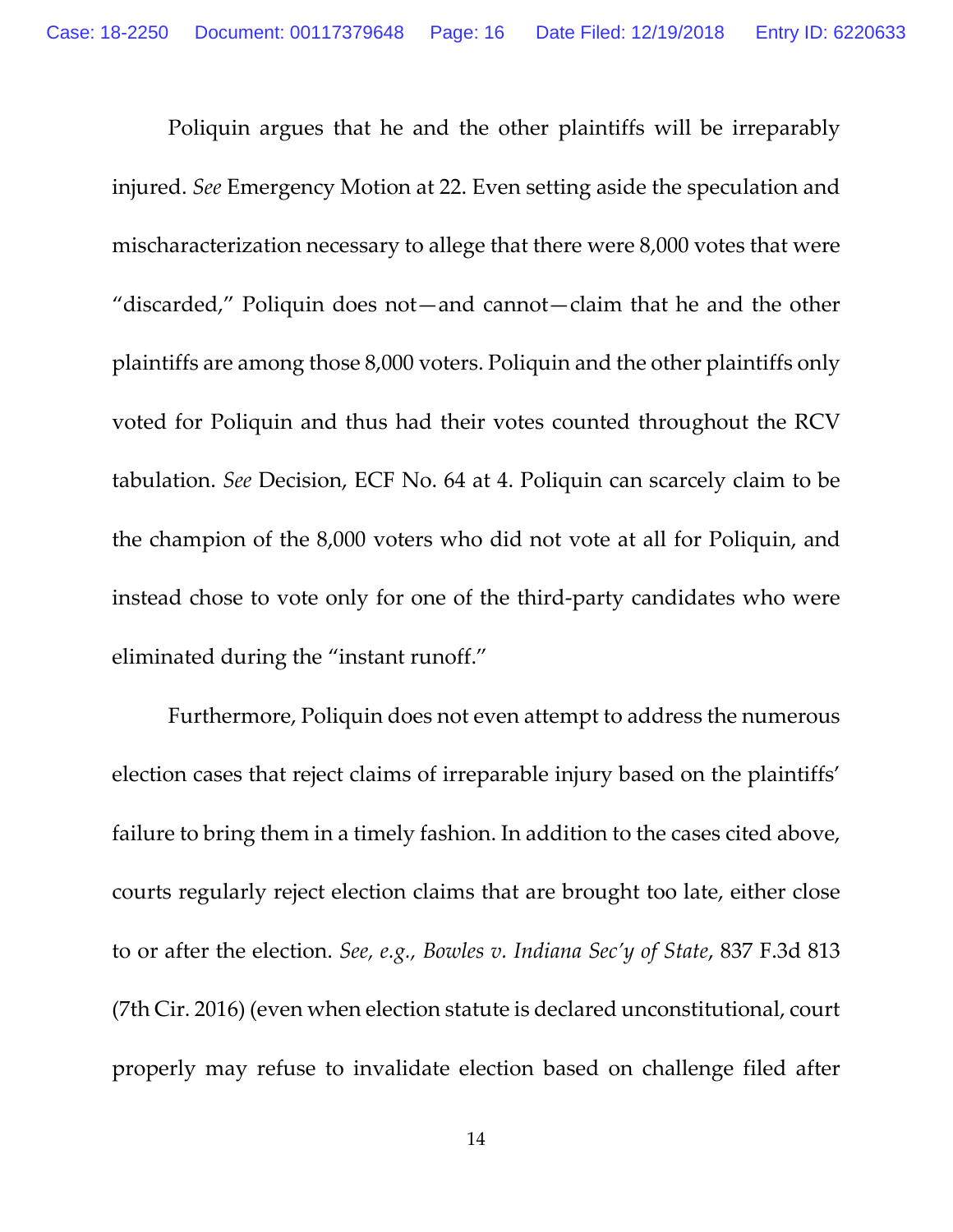election); *Toney v. White*, 488 F.2d 310, 314 (5th Cir. 1973) ("[T]he law imposes the duty on parties having grievances based on discriminatory practices to bring the grievances forward for pre-election adjudication."); *Baer v. Nat'l Bd. of Med. Exam'rs*, 392 F. Supp. 2d 42, 49 (D. Mass. 2005) (citing *San Francisco Real Estate Inv. v. Real Estate Inv. Tr. of Am.*, 692 F.2d 814, 818 (1st Cir. 1982)) (finding that plaintiff's alleged irreparable harm was self-inflicted when it could have been avoided had her pursuit of a judicial remedy been more expeditious); *League of Women Voters v. Diamond*, 923 F. Supp. 266, 275 (D. Me. 1996) (similar).

Finally, Poliquin argues that Defendants will not be harmed by a "temporary delay in certification" of Golden as the winner of the election. *See* Emergency Motion at 23. In other words, if no one is seated as a congressman from the Second District for some "temporary" period of time, no big deal. To describe that argument is to refute it.

Nearly 300,000 Maine citizens voted using the RCV system that had approved by popular referendum twice, and which had been repeatedly upheld against legal attack while Poliquin sat silently on the sidelines. A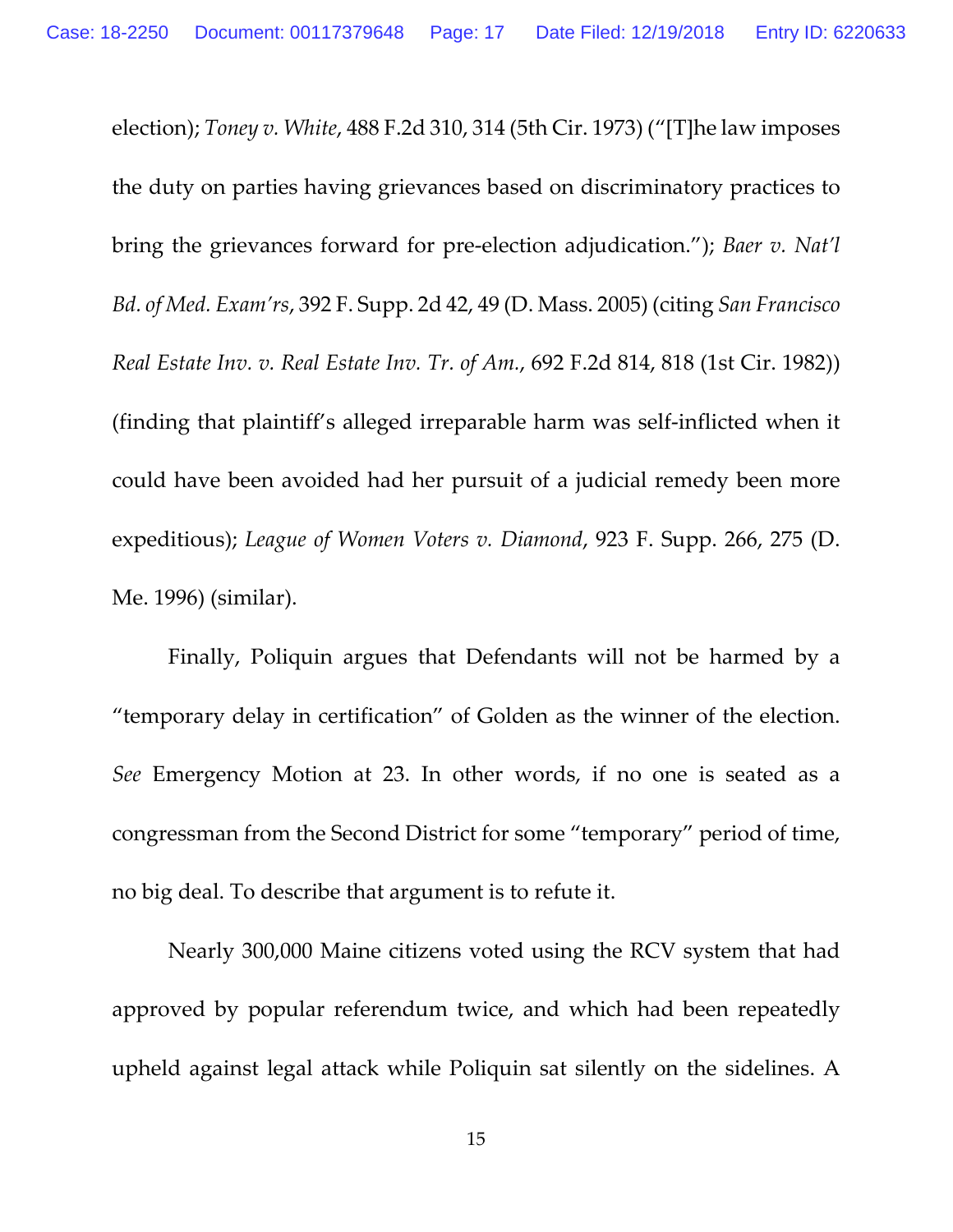majority of Maine citizens rejected Poliquin in favor of Golden in the election utilizing that process. Approximately 15,000 of those Maine citizens chose Golden or Poliquin as their second choice in accordance with the instructions on the ballot—which went unchallenged by Poliquin or anyone else prior to the election—all of whom would be disenfranchised if their second choice ballots were now disregarded after the election.

And to what end? These votes would not be counted, and this election would be overturned, in service of nothing more than academic speculation espoused by Poliquin's expert, whose opinion the trial court expressly considered and entirely rejected. Poliquin has no reasonable chance—much less a strong likelihood—of succeeding on the merits of his claims, which rely on legal arguments that no court has ever accepted and which the trial court correctly and conclusively rebuffed. Poliquin has no legitimate claim to irreparable harm, where the "harm" he purportedly seeks to avoid has already come to pass and resulted from his own inaction, and concerns speculation about voters who did not support Poliquin and who are not parties to this litigation. And the public interest and balance of the equities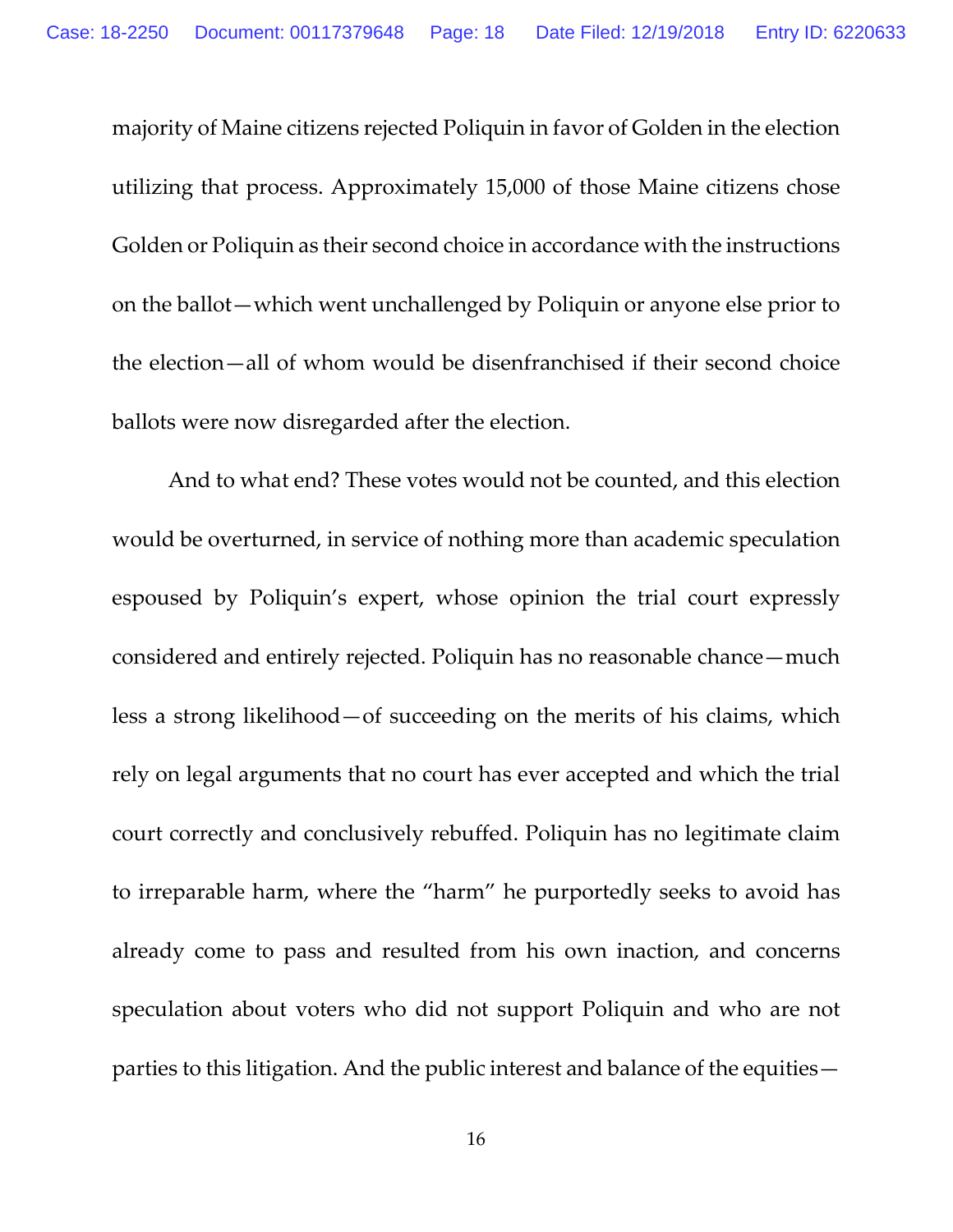including the fundamental voting rights of the hundreds of thousands of Mainers who participated in the election in reliance of the fact that the State would use RCV to determine the winner—strongly weighs in favor of denying any relief, much less emergency relief.

# **CONCLUSION**

Intervenor-Defendant-Appellee Jared Golden respectfully requests that the Court deny Poliquin's Emergency Motion. Additionally, Golden respectfully requests that the Court summarily affirm the judgment entered below pursuant to First Circuit Rule 27.0(c).

Dated: December 19, 2018 /s/ Peter J. Brann

Peter J. Brann pbrann@brannlaw.com Michael E. Carey mcarey@brannlaw.com BRANN & ISAACSON P.O. Box 3070, 184 Main Street Lewiston, ME 04243-3070 (207) 786-3566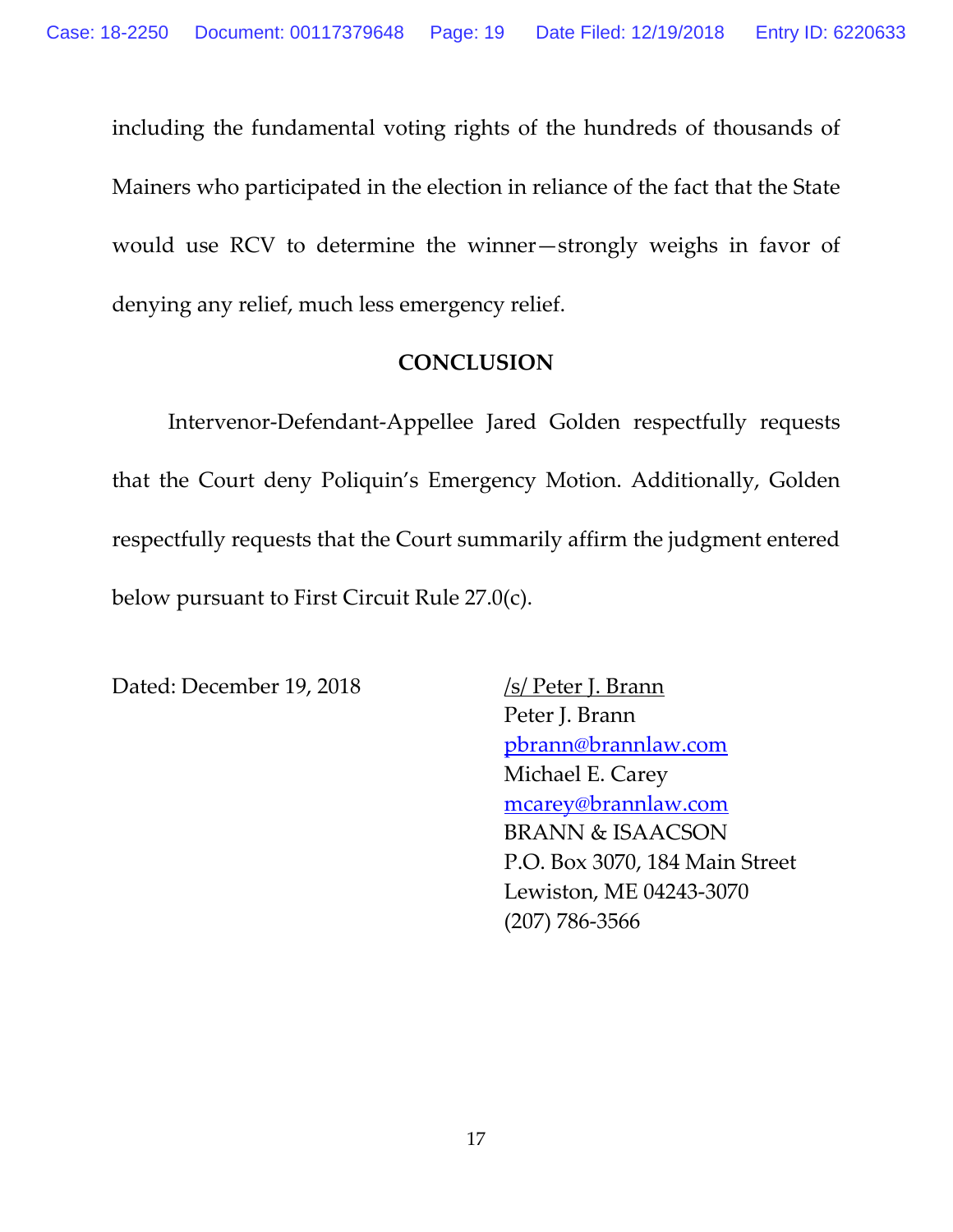James T. Kilbreth jkilbreth@dwmlaw.com David M. Kallin dkallin@dwmlaw.com Drummond Woodsum 84 Marginal Way, Suite 600 Portland, ME 04101-2480 (207) 772-1941

Marc E. Elias Elisabeth C. Frost John M. Geise PERKINS COIE LLP 700 Thirteenth St., N.W., Suite 600 Washington, D.C. 20005-3960 (202) 654-6200 MElias@perkinscoie.com EFrost@perkinscoie.com JGeise@perkinscoie.com

*Attorneys for Intervenor-Defendant-Appellee Jared Golden*